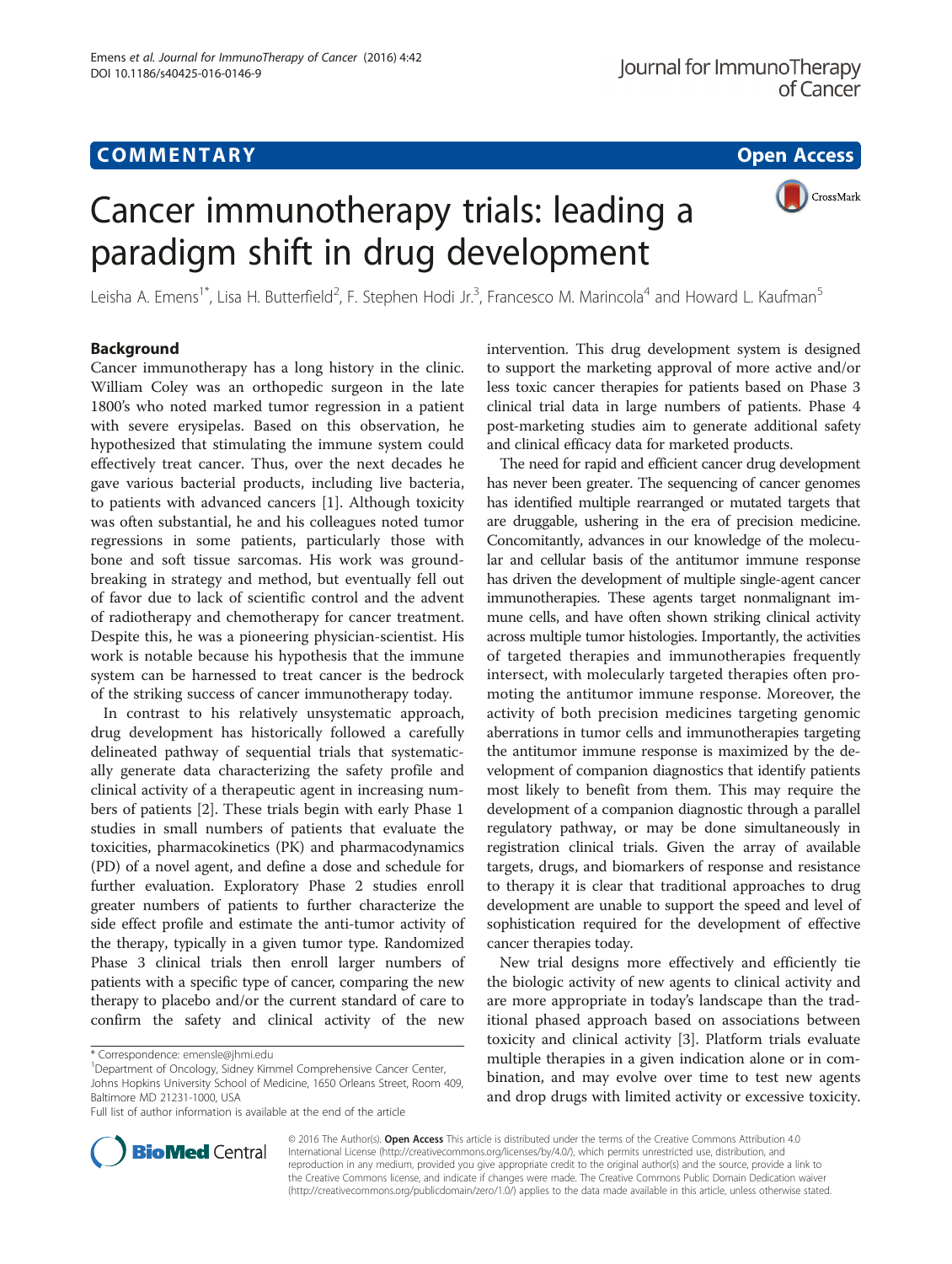Indication finding trials evaluate therapies across histologies or disease subtypes within a given histology to define the most appropriate indications for further development. Adaptive trials are conducted as unblinded trials that flex to incoming data in real time based on prospectively defined decision rules. Importantly, early first-in-human Phase 1 clinical trials increasingly include expansion cohorts designed to test hypotheses distinct from the historical objectives of traditional Phase 1 clinical studies [\[2](#page-6-0), [4](#page-6-0)]. These cohorts may be designed to explore more sophisticated PK and PD parameters, alternative drug dose and schedule schemas, improved product formulation or administration strategies, predictive biomarkers of therapeutic response and resistance, and assessment of clinical activity. Most recently, these trials have begun to add large expansion cohorts of 100 patients or more [\[2](#page-6-0)]. The total sample size of these clinical trials may grow to exceed well over 1000 patients. The addition of new expansion cohorts to first-in-human trials to test emerging clinical hypotheses in real time can clearly expedite the development of new cancer therapies, delivering better treatments to patients much faster.

Strategies for meeting the challenges and mitigating the possible risks of this strategy must be identified and developed with the input from all stakeholders. This is particularly true for combination cancer immunotherapies that integrate immuno-oncology agents with standard chemotherapy or radiation, molecularly targeted therapies, or other immuno-oncology agents. These combination immunotherapy strategies are rapidly entering the clinic. Importantly, they have the potential for therapeutic synergy, but also a significant risk of enhanced and unexpected toxicities. The optimal integration of modern translational, clinical, and regulatory science is essential for delivering new single agent and combination cancer immunotherapies to patients as safely and efficiently as possible.

## Case studies of cancer immunotherapy trials

The clinical success of immune checkpoint antagonists targeting the PD-1 pathway in multiple tumor types provides clear evidence that harnessing the immune system can lead to durable tumor regressions in cancer patients. As a result, enthusiasm for cancer immunotherapy has never been higher, and complex trials of single agent and combination cancer immunotherapies are entering the clinic at a dizzying pace. George Santayana once said, "Those who fail to learn from history are doomed to repeat it." This may be true for the prior failures and risks of novel cancer immunotherapies. We also argue that those who fail to learn from history will not develop better ways of moving forward. We should apply lessons from our successes to create the most effective pathway for developing cancer immunotherapies. Here we present several case studies in cancer immunotherapy drug development to highlight important lessons from the past. These lessons illustrate innovative, rapid clinical development pathways for novel immunotherapy agents with clinical benefit highlight the need for appropriate cautions to detect and manage potential adverse events early in the drug development process.

## Unique pathways to drug approval The PD-1 antagonist pembrolizumab

The clinical development of pembrolizumab is an example of a modern, seamless drug development strategy that facilitates the rapid testing and approval of a novel, highly promising agent under the umbrella of a single clinical trial [[2, 3\]](#page-6-0). The first-in-human study began in 2011 to define the recommended phase 2 dose for advanced solid tumors. A high level of clinical activity observed in the patients initially enrolled led to an increase in the sample size for patients with melanoma in order to evaluate dose characteristics, overall response rates, and disease control rates for this disease. Similarly, significant clinical activity in non-small cell lung cancer (NSCLC) prompted the addition of a cohort of patients with NSCLC to estimate the overall response rate in this second disease indication. Additional cohorts of patients with other types of cancer were added, and ultimately over 1200 patients were treated on this open-label Phase 1b trial [[5\]](#page-6-0). One cohort enrolled 173 patients with unresectable or metastatic melanoma previously treated with ipilimumab or BRAF/MEK inhibitors as appropriate, randomizing them to 2 mg/kg or 10 mg/kg of pembrolizumab every 3 weeks [[6\]](#page-6-0). Initially patients were randomized at a 2:1 ratio, and then the protocol was adjusted to achieve a 1:1 randomization. The primary endpoint for these cohorts was the overall response rate by RECIST. Peak and trough blood samples were obtained for pharmacokinetic analysis. The overall response rate and safety profiles were similar for both doses tested, though the peak drug exposure was higher for the 10 mg/kg dose cohort. The clinical efficacy observed in this cohort was sufficient to support accelerated approval of pembrolizumab at 2 mg/kg every 3 weeks for unresectable or metastatic melanoma in September 2014, only 3 years after the trial began. Subsequently data from the NSCLC cohort [\[7](#page-6-0)] led to accelerated approval of pembrolizumab for metastatic PD-L1+ NSCLC with a companion diagnostic, the PD-L1 IHC 22C3 pharmDx test, in October 2015. This unusually rapid path to marketing approval for pembrolizumab in two disease indications was possible due to the striking clinical responses observed and the durability of clinical benefit, and included breakthrough therapy designation, the thoughtful use of expansion cohorts, the development of a companion diagnostic assay for at least one tumor type, and an accelerated approval strategy developed in close communication with the FDA.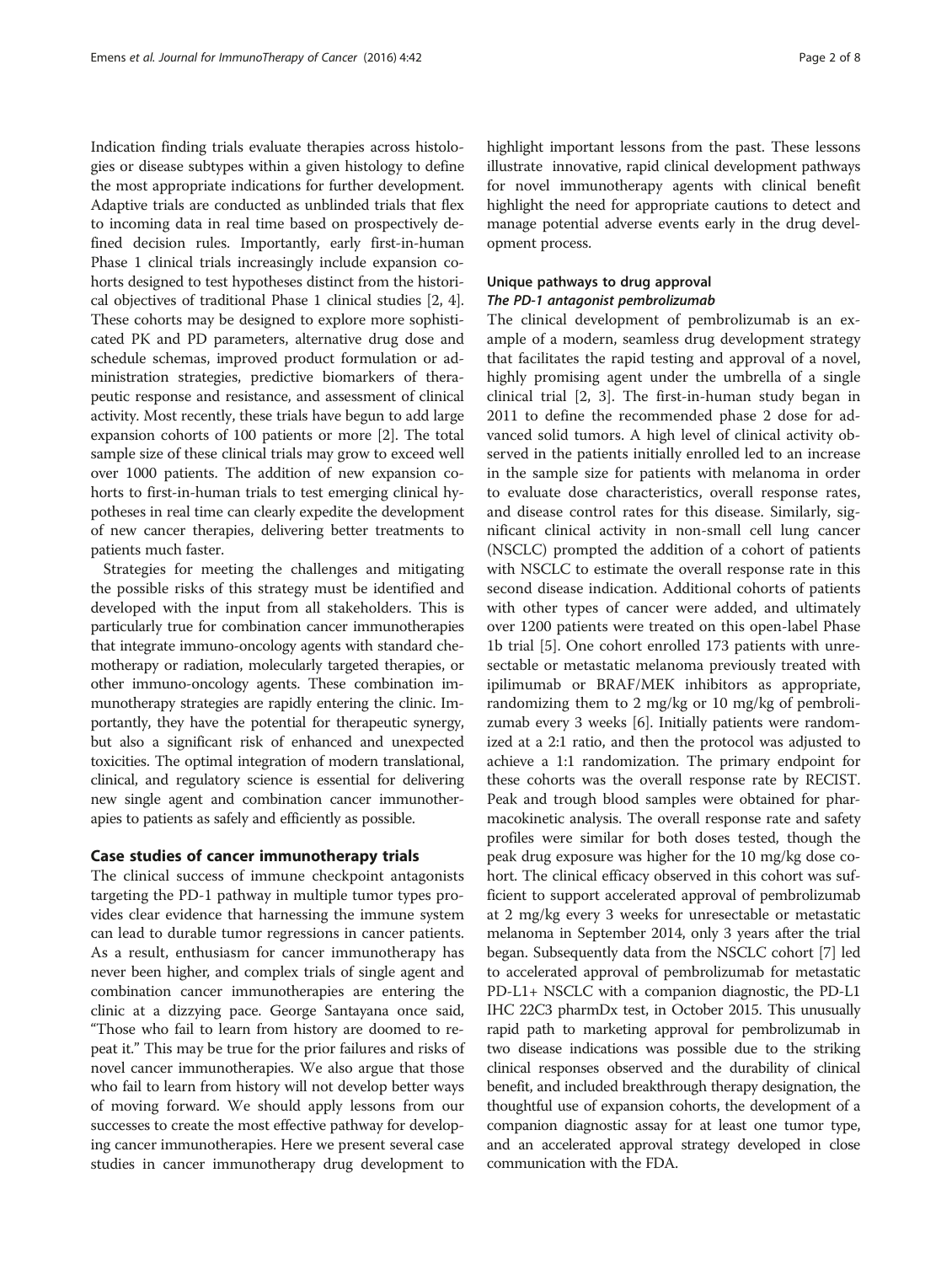#### The PD-1 antagonist nivolumab

Similar to pembrolizumab, the clinical development path of nivolumab, another PD-1 inhibitor, was also shortened. Ultimately, accelerated approval in unresectable or advanced melanoma was granted in December 2014 based on clinical efficacy data derived from a subset of 120 patients enrolled on a randomized Phase 3 clinical trial that screened 631 patients at 90 sites across the world [[3\]](#page-6-0).

## The oncolytic virus talimogene laherparepvec (T-VEC)

T-VEC, a genetically-modified oncolytic herpesvirus encoding granulocyte-macrophage colony-stimulating factor (GM-CSF), is the first oncolytic virus to demonstrate clinical benefit in a prospective, randomized phase III clinical trial [\[8\]](#page-6-0). T-VEC has a novel mechanism of action that includes both the direct lysis of tumor cells and the induction of systemic host anti-tumor immunity [\[9](#page-6-0)]. The clinical development of T-VEC in metastatic melanoma required considerable thought to define the eligible patient population, which required accessible tumor for direct injection of virus, attention to pre-existing herpes virus serology, and the measurement of viral shedding to detect household transmission. The pivotal phase III trial also required a control arm and a clinical endpoint appropriate to a novel class of immunotherapy agent, as earlier phase studies of T-VEC had demonstrated disease progression before regression in some patients [\[10](#page-6-0)]. In the phase III trial, 436 patients were enrolled using a 2:1 randomization to T-VEC or recombinant GM-CSF (selected as the control in this study). In this trial the 2:1 randomization was utilized for efficiency of clinical development in a compromise between the use of historical controls and randomized concurrent controls, where the concurrent randomized controls help to confirm that historical controls are an appropriate comparison group and the level of imbalance in the randomization reflects the level of confidence in historical control data [[11](#page-6-0)]. The trial was completed within a 2-year period. Patients were required to have accessible but unresectable melanoma, and were allowed to continue treatment despite clinically insignificant disease progression. The primary endpoint was durable response rate, defined as an objective complete or partial response by modified WHO criteria beginning within 12 months of starting study treatment and lasting at least 6 months from the time of onset. This trial demonstrated a significant improvement in durable response rate, with improvements in objective response rate, progression-free survival and quality of life. Subset analyses revealed an especially strong effect on response rate and overall survival for patients with stage III or IVM1a disease [\[7\]](#page-6-0). Based on the durable response rate and quality of life improvements (psychological distress) associated with regression of cutaneous and soft tissue disease, the FDA approved T-VEC for patients with advanced melanoma in October 2015. The drug was also approved by the European Medicines Agency in December 2015 for the treatment of patients with advanced stage III and IVM1a melanoma only, based on the subset analyses. This trial illustrates the use of a novel clinical endpoint that incorporates both response and duration elements to capture the known delayed kinetics of clinical responses often observed with immunotherapy agents.

## Unique toxicities and complications The CD28 superagonist TGN1412

The clinical application of agents that target regulatory molecules within the immunologic synapse began well before the current era of immune checkpoint modulation targeting the CTLA-4 and PD-1 pathways (among others). TeGenero developed a first-in-class humanized superagonist monoclonal antibody specific for CD28, TGN1412 [[12, 13](#page-6-0)]. CD28 is a cell surface receptor that engages with its ligands CD80 and CD86 on professional antigen presenting cells to stimulate T cell responses during antigen recognition. TGN1412 induces very strong CD28 signaling that requires only tonic antigenspecific T cell receptor (TCR) signaling. Thus, the majority of the signal for T cell activation is delivered through CD28 rather than through the TCR. TGN1412 entered the clinic on March 13, 2006, when six healthy volunteers received an intravenous injection of the CD28 superagonist at about the same time. They all developed a life-threatening cytokine-release syndrome (CRS), and were admitted to the intensive care unit within 12–16 h after dosing; all six survived. This unexpected and lifethreatening toxicity immediately led all involved to ask why preclinical data did not predict this life-threatening toxicity, and it took 6 years to dissect the science.

In preclinical models, CD28 superagonists result in polyclonal T cell activation that is rapidly counter-regulated by the expansion and activation of regulatory T cells (Treg) to prevent over-exuberant immune activation. Several peculiarities of the preclinical data lend insight into what happened. First, in the healthy volunteers, tissue-resident CD4+ effector memory T cells  $(T_{EM})$  were the source of cytokines (IL-2, TNFα, and IFN-γ) resulting in CRS. Because the accumulation of  $T_{EM}$  is driven by repeated exposure to infectious agents, it does not occur in rodents housed in clean rooms. Thus, the relative  $T_{EM}/T$ reg ratio in laboratory rodents and in humans differs, and favors immune hyperstimulation in patients. Moreover, low dose superagonist CD28 only expands Tregs, whereas doses at the level used in the trial expands both  $T_{EM}$  and Tregs. Thus, the dose selected for study compounded the risks associated with the biological difference between rodents and humans. Second, TGN1412 had been given to cynomolgus macaques at 500-fold higher doses than to the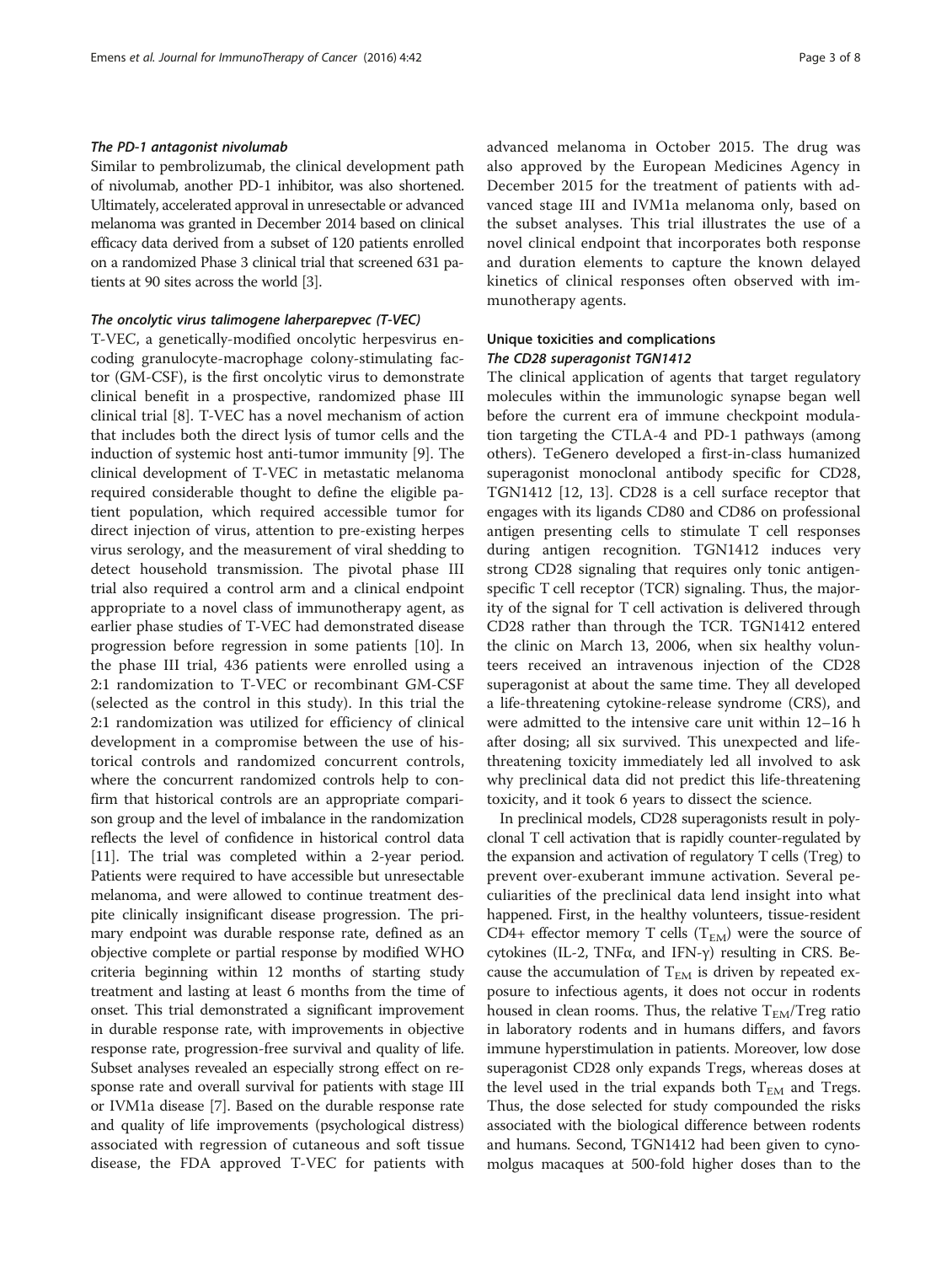human volunteers without adverse effect. Human and macaque CD28 has the same sequence and binds TGN1412 with the same affinity. However, macaque CD4+ T cells, but not human CD4+ T cells, lose CD28 expression as they differentiate into  $T_{EM}$  cells. This difference was overlooked during primate testing. Finally, treating human peripheral blood mononuclear cells with TGN1412 did not induce cytokine release or proliferation. Subsequent investigations showed that when PBMC were "pre-conditioned" at high density to facilitate cell-cell contact mimicking tissue residence, the sub-threshold, tonic level of T cell activation required for the activity of TGN1412 that T cells lose during trafficking through the circulation was restored. Pre-culturing PBMC under high density conditions suggests that if TGN1412 had been given at the minimum anticipated biological effect level (MABEL), the first dose for the trial would have been 200-fold lower. This trial taught us that "the absence of evidence" is not the same as "evidence of absence" for drug-related toxicity [\[13\]](#page-6-0), arguing that receptor occupancy assays and in vitro surrogate response markers—dosing based on the minimum biologic effect level (MABEL)—may be superior to the no observed adverse effect level (NOAEL)-based dosing used in this trial.

#### CAR-T cell therapy

Chimeric antigen receptor T (CAR-T) cell therapy is a highly active cancer immunotherapy that yields dramatic tumor regressions. CAR-T cells are T cells engineered to express an artificial antigen receptor derived from the variable region of an antigen-specific antibody and linked to signaling components of the T cell receptor and costimulatory molecules for T cell activation. Like TGN1412, CAR-T cell therapy can result in massive T cell expansion in vivo, leading to CRS [\[14, 15](#page-6-0)]. CAR-T cell therapy is also associated with macrophage activation syndrome (MAS) or hemophagocytic lymphohistiocytosis (HLH), and a previously unrecognized form of focal neurologic toxicity. These are not antigen-specific toxicities, but are associated with high circulating levels of several cytokines, including interleukin-6 and interferon-γ. Interleukin-6 has emerged as the central mediator of severe CRS-associated toxicity, and therapy for CRS includes tocilizumab and corticosteroids along with aggressive supportive care. Despite knowledge of the pathophysiology of this syndrome, its management remains a challenge. In 2014, clinical trials of CAR-T cells were temporarily put on hold at Memorial Sloan Kettering Cancer Center due to several infusionrelated patient deaths, prompting modifications to the protocol [[16\]](#page-6-0). This included reducing the dose of CAR-T cells in patients with large tumor burdens, as the degree of tumor load appeared to correlate with the severity of CRS. The protocol was also modified to exclude patients with a history of cardiac problems, and decreased the time

period between the end of induction chemotherapy and the start of CAR-T cell therapy by 50%. It also prompted the development of a consensus statement for the management of CRS from leaders in the field [\[17\]](#page-6-0). In addition to CRS and associated syndromes, T cell therapy may be associated with other unexpected toxicities [[18\]](#page-6-0). An affinity-enhanced TCR for MAGE-3 under development for melanoma and myeloma caused cardiogenic shock and death in the first two patients who received it due to cross-reactivity to an unrelated peptide, titin, on striated muscle [[19\]](#page-6-0).

## The listeria-based vaccine axalimogene filolisbac

<sup>A</sup> Listeria monocytogenes-based bacterial vaccine targeting human papilloma virus (HPV) has been tested in patients. In one clinical trial, a patient with cervical cancer was treated on study, with the last dose given in early 2013. In July 2015 the patient was hospitalized, and tests discovered the engineered Listeria bacteria in her bloodstream. The patient died in August 2015. The death was attributed to disease progression, but the FDA put four clinical trials testing axalimogene filolisbac on clinical hold in October 2015. The presence of axalimogene filolisbac in the bloodstream of this patient was ultimately attributed to colonization of the biofilm overlying an implanted medical device, seeding the device for reemergence of the agent at a later date. Based on evaluation of the event, the protocol inclusion/exclusion criteria were modified to exclude patients with indwelling medical devices that are a high risk for biofilm colonization and cannot be easily removed. Study procedures were modified to require the strict use of a dedicated indwelling line for administration of the agent, a 6-month course of antibiotics after the last dose of axalimogene filolsibac was implemented, and additional patient surveillance and longer term monitoring measures were put in place. The clinical hold was lifted in December 2015.

#### Challenges and opportunities

The accelerated approvals described above illustrate how the timeline of drug development can be compressed using innovative adaptive clinical trial designs that enroll large numbers of patients in early trials coupled effectively with ongoing consultation with regulatory authorities. In large part due to these triumphs of drug development, there are now dozens of clinical trials testing novel immunotherapies alone and in combination with other therapies for the first time. This may include the first in human testing of two novel immunotherapy agents with the aim of testing them in combination under the umbrella of a single protocol. The trials often grow to include sites that span the globe with investigators who may have relatively limited experience in cancer immunotherapy. The vignettes above also highlight the importance of early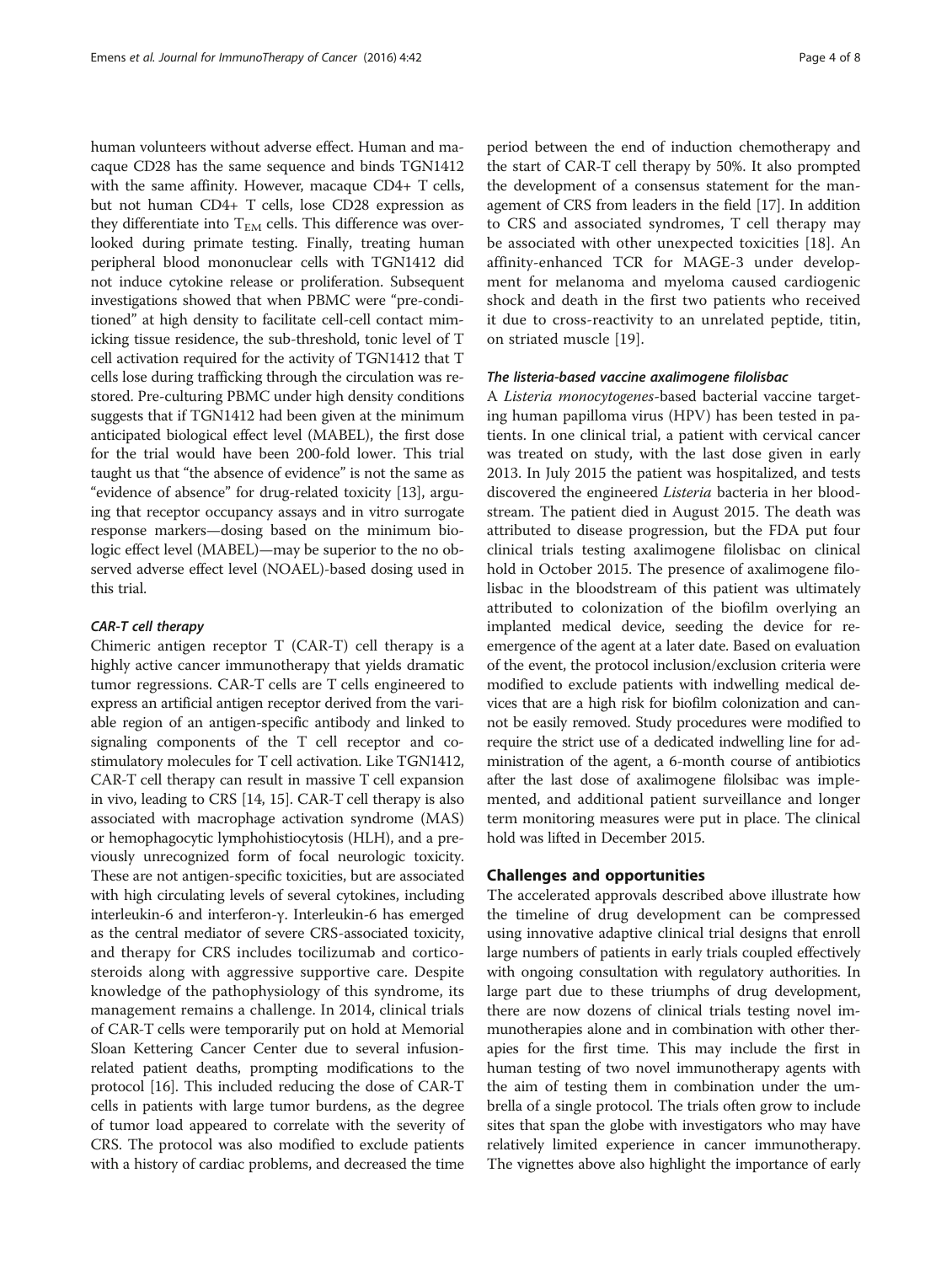detection of potential safety issues, the need to implement effective communication strategies amongst the study team, and the importance of efficiently implementing adverse event management guidelines into clinical trials as new data is accumulated. The progress we have made and the number of immunotherapy agents entering the pipeline thus poses challenges in how to prioritize them, study them most safely and effectively, and develop the most rational immunotherapy combinations for clinical testing. Here, we discuss these challenges and propose some strategies for meeting them.

#### Clinical endpoints

Advances in tumor immunotherapy have been dramatic over the last five years. We now understand that the kinetics of immune-mediated anti-tumor activity may be delayed compared to that of cytotoxic chemotherapy or targeted therapy. Immunotherapy mediates tumor regression indirectly through activation of immune responses and/or inhibition of suppressive immune elements. This may result in delayed tumor regression, with some patients even experiencing the progression of existing disease or the appearance of new lesions prior to eventual disease regression. Furthermore, many immunotherapy agents do not impact progression-free survival, but are associated with significant improvements in overall survival [[20](#page-6-0)]. Standard metrics for tumor response assessment thus may not capture the true clinical benefit of cancer immunotherapies, and the selection of clinical endpoints may require re-thinking when immunotherapy agents are being used as part of a cancer treatment regimen.

The use of alternative clinical endpoints for immunotherapy has already been widely discussed. First, the atypical response patterns of cancer immunotherapy led to the development of the immune-related response criteria (irRECIST), which captures disease in bidimensional measurements and allows for continued treatment in the face of clinically insignificant disease progression [[21](#page-6-0)]. Immune-related RECIST (irRECIST) was subsequently simplified to modified RECIST criteria (mRECIST) capture disease in unidimensional measurements while still allowing for the unique response patterns of cancer immunotherapies with apparent disease progression by standard criteria that is clinically insignificant (delayed response and/or pseudoprogression) [[22\]](#page-6-0). A recent report from the pembrolizumab Phase 1b study demonstrated a significant rate of atypical responses, where standard RECIST criteria appeared to underestimate the benefit of pembrolizumab in about 15% of patients [[23\]](#page-7-0). Thus, accounting for the atypical response patterns of cancer immunotherapy might prevent the cessation of treatment in patients who will go on to benefit from cancer immunotherapy. Second, the durable response rate is a novel clinical endpoint already successfully incorporated

into the registration strategy for T-VEC. It captures response rates over a pre-specified time frame based on anticipated time to disease progression, which may differ across various cancer types. Importantly, the strong association between stable disease and improved overall survival increasingly reported for cancer immunotherapy further supports disease control rate as a highly clinically relevant endpoint. Disease control rate may be a particularly appropriate endpoint in early studies of novel single agent and combination cancer immunotherapies [[24](#page-7-0)]. A caveat to the use of disease control rate as an endpoint for clinical trials is that it may be confounded by indolent disease biology: in the absence of a randomized control arm, it could overestimate clinical benefit. One way to mitigate this risk is the use of an imbalanced randomization such as that used in the pivotal trial leading to the approval of T-VEC. Third, the unusually high rate of complete responses seen in some recent combination immunotherapy trials suggests that complete response could emerge as an appropriate clinical endpoint for selected cancer immunotherapy strategies [[25\]](#page-7-0). Finally, composite endpoints that capture both the depth and duration of response may be most appropriate for some cancer immunotherapies. Efforts to develop novel endpoints appropriate to the mechanism of action of the particular immunotherapy strategy being tested are ongoing.

#### Patient selection/eligibility

The selection of patients for cancer immunotherapy trials is key to their success. Four considerations are relevant to cancer immunotherapy trials today. First, in the past most trials enrolled patients who were immunotherapy naïve. As these trials became more widespread, newer trials started to exclude patients who had received prior cancer immunotherapies. Given the growth of the field and recent marketing approvals, this is likely no longer feasible as a matter of course, and patients previously treated with one agent may respond to re-challenge with the same agent, or to another drug. Thus, the exclusion of patients who have received prior immunotherapy should be based on a strong scientific rationale, or immunotherapy naïve and experienced patients could be studied in separate study cohorts. Second, after initial reports that PD-L1 expression within the tumor microenvironment had potential as a predictive biomarker, many sponsors defined eligibility for trials of PD-1 or PD-L1 antagonists based on expression of PD-L1 within the tumor using a pre-defined assay. Selection for intratumoral PD-L1 expression does appear to enrich for responses, and likely helped to ferret out clinical signals in early studies. However, PD-L1 expression is not a perfect predictive biomarker. Four Phase 3 clinical trials in melanoma, NSCLC, and RCC have evaluated PD-L1 expression as a predictive biomarker of response to therapy with PD-1 pathway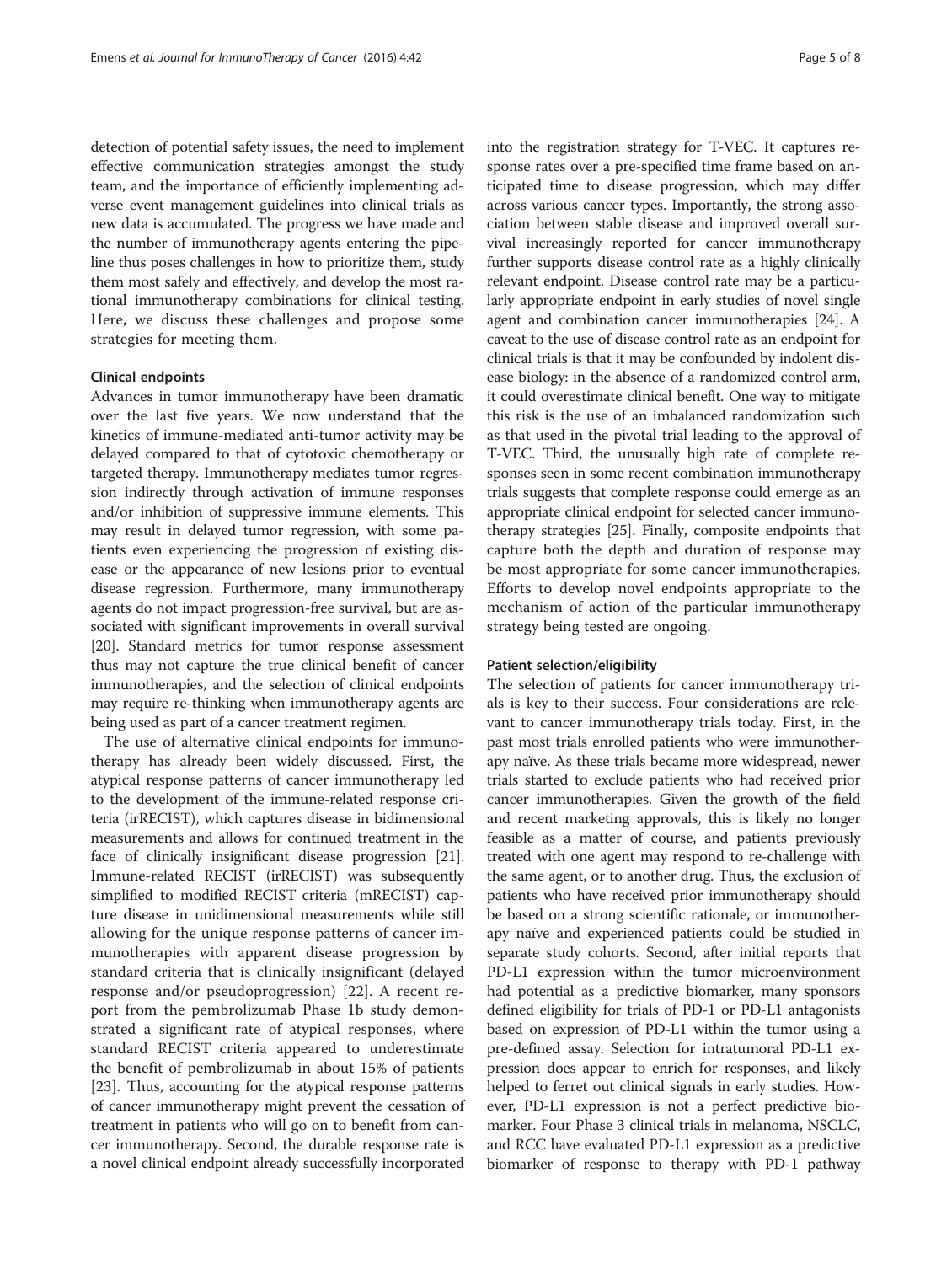antagonists [\[25](#page-7-0)–[28](#page-7-0)]. In these trials, higher PD-L1 expression is associated with more clinical responses and longer survival, but significant numbers of PD-L1 negative patients also benefit from blockade of PD-1 signaling. Thus, a significant challenge to the use of PD-L1 expression as a predictive biomarker of response is that it is not a binary variable. The level of PD-L1 expression for a given patient may be more prognostic than predictive, with higher levels associated with better clinical outcomes. Assay differences, expression of PD-L1 by both tumor cells and infiltrating immune cells, geographic variability of PD-L1 expression within the tumor microenvironment, cellular localization of PD-L1 (membranous versus cytoplasmic), and the dynamic nature of the immune response lend further complexity to the development of immunologic biomarkers that reliably predict response to immunotherapy. It is likely that a composite signature may be most informative. Finally, the relationship between PD-L1 expression and clinical benefit is likely to vary with tumor type. PD-L1 did not predict clinical benefit with nivolumab in renal cell carcinoma [\[28\]](#page-7-0), but did in melanoma and selected subtypes of lung cancer but not others [\[25](#page-7-0)–[27](#page-7-0)]. Third, incorporating high quality biomarker programs designed to identify predictive biomarkers of primary or secondary resistance into these trials can help to prioritize the most rational immunotherapy combinations for clinical development [\[29](#page-7-0)]. Fourth, given the high level of excitement about immune checkpoint blockade, patients increasingly are asking to be treated off-label with approved agents, or under a single patient IND for investigational agents. Many of these patients may present with PD-L1 testing results on their tumor done as part of a trial, using one of the two diagnostic tests that have now been approved by the FDA, or even another assay. The lack of standardization for PD-L1 testing and the dynamic nature of PD-L1 expression may create substantial uncertainty in determining the relevance of the result at a given point in time for a particular patient. Given both the opportunities at hand and data that support a higher quality of care for patients on trial, clinical trial participation should be strongly encouraged for potentially eligible patients to ensure the field continues to move forward at a rapid pace and we bring the best drugs to the most appropriate patients.

## Trial modifications

The rapid growth and sheer size of these trials present challenges to communication, ensuring that investigators, sponsors, contract research organizations, investigational review boards and regulatory authorities remain up-to-date on the current data and modifications to the protocol, that patients are fully informed, and that patient safety and data quality are maximized. As trials are modified, the rationale, supporting data, and hypotheses to be tested in the amendment must be clearly defined.

This could include evaluating additional tumor types for signals of clinical activity, modified drug doses or schedules, and/or predictive biomarkers of response or resistance (among other questions). The sample size justification and statistical analysis plan should be described, and early stopping rules for futility and/or toxicity clearly defined. Study participants should be kept informed of new developments in the study that warrant major changes to the study design through updated informed consent documents. Scientific review committees, institutional review boards, and the appropriate regulatory authorities should be notified of major changes to the study design and sample size/patient cohorts being evaluated. A plan for patient follow up should also be clearly delineated to collect late safety and efficacy signals.

## Trial communications

In cancer immunotherapy trials, unexpected (and expected) toxicities can quickly emerge, requiring an informed, early, and nimble response from the investigator for maximal patient safety. These events may also provide a limited window for evaluating patient samples that can elucidate the pathophysiology of an unexpected or rare event. Effective real-time communication between the study investigators and the sponsor will facilitate dissecting the science in the patient to inform the development of the most effective therapy for a specific adverse event (such as the use of tocilizumab for CRS). Additionally, the atypical clinical response patterns that may be associated with cancer immunotherapy can be tricky to manage for investigators, and difficult for patients to understand. For investigators with less experience in immunotherapy, having defined management algorithms and an infrastructure to fall back on to guide both toxicity management and the management of atypical clinical responses is critical. A defined communications strategy for cascading information about important adverse events (expected or unexpected) as well as atypical response patterns should be implemented early in the study. Regularly scheduled "state of the study" calls have proven very useful to make sure all stakeholders are optimally informed. The communications between the sponsor and investigators across multiple sites that occur on these calls are highly valuable. Monthly trial newsletters and toxicity management hotlines are other strategies that have been used to inform and support study investigators faced with serious immune-related toxicities new to them.

#### Trial oversight

An excellent, well-defined communications plan including all trial stakeholders is the first step to rigorous trial oversight. A steering committee that includes study investigators should also be considered to provide critical advice and insights from individuals with expertise in the field and "on-the-ground" experience with the study,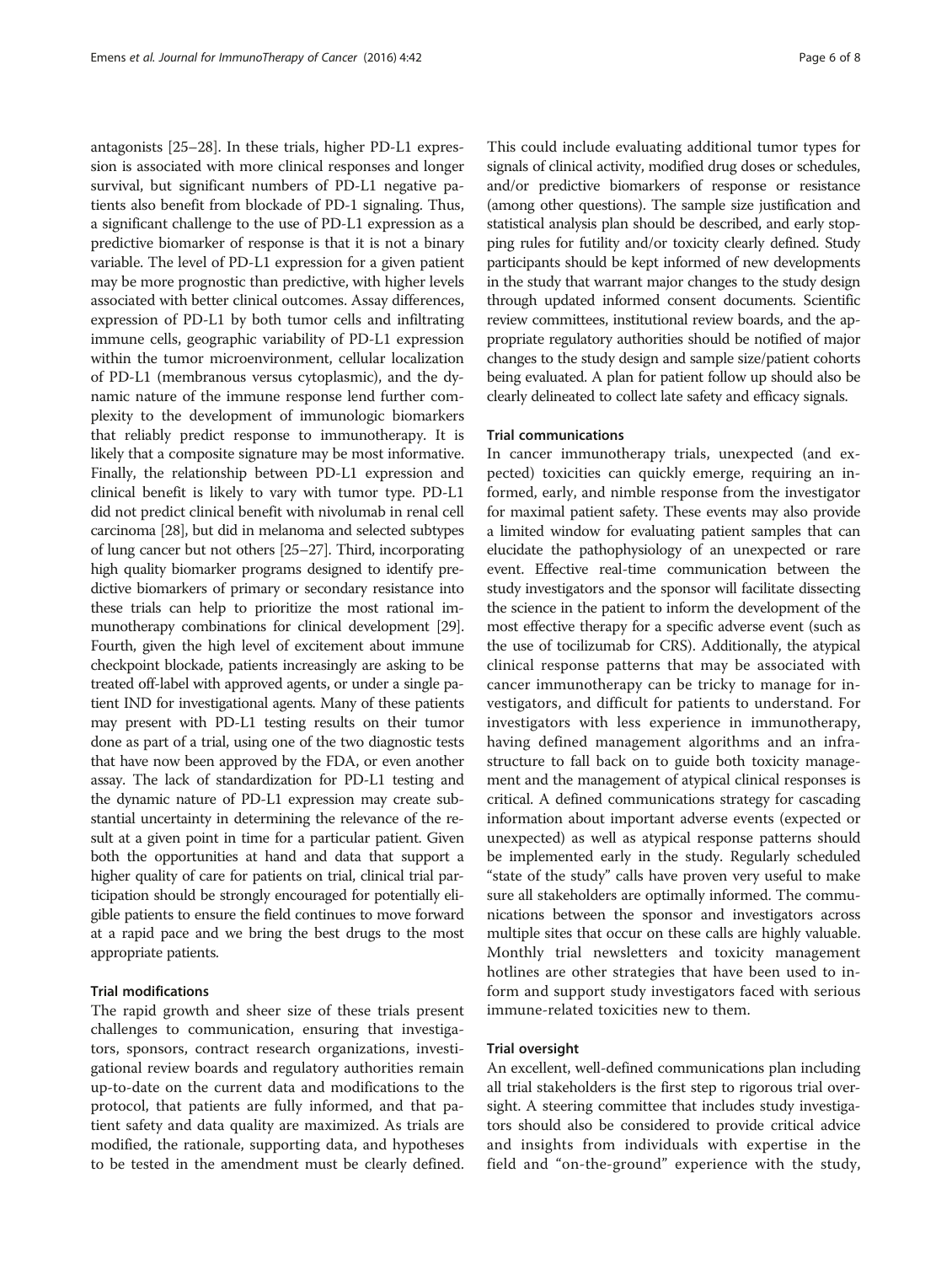<span id="page-6-0"></span>particularly for new agents or novel immunotherapy combinations. Once a study incorporates advanced design features (randomization, for example) and/or matures sufficiently that it could support a registration for marketing approval, it may be appropriate to consider an oversight committee that includes external experts with subject matter expertise who are not directly involved in the study. These individuals can provide an objective voice in monitoring the data and the evolution of the study design to ensure that the safety and clinical activity signals seen are considered appropriately across all disease cohorts, and the clinical science is maintained at the highest level of quality. These strategies are similar to historic data safety monitoring boards but demand more frequent updates and interaction among all stakeholders.

## Conclusions

Recent advances in cancer immunotherapy clearly illustrate virtually unprecedented long-term clinical benefit in some advanced cancer patients, and the potential for cure seems tangible. In lock step with transforming patient care, we have also already begun to revolutionize the drug development enterprise. Given the sheer number of investigational agents and potential combination cancer immunotherapies before us, the opportunity to make a major impact on the world's cancer burden and on patient's lives has never been greater. This is an exciting time in the field, and it is critical to expedite the development of new cancer immunotherapies. It is also imperative to remain vigilant in order to detect safety signals early, and incorporate adverse event management procedures rapidly to prevent avoidable toxicity. We should continue to re-structure and adapt the system to fit the opportunities before us, working as a team across the drug development enterprise to safely deliver transformative cancer immunotherapies to the patients and families that need them. We should learn from past experiences and recent successes, and communicate emerging clinical trial data often and clearly among investigators, local review boards and federal regulators. These strategies will help to ensure that we maintain the highest level of ethical and scientific rigor as the clinical development of cancer immunotherapy evolves and we continue to innovate to eradicate cancer.

#### Authors' contributions

All authors read and approved the final manuscript.

#### Competing interests The authors declare that they have no competing interests.

#### Author details

<sup>1</sup>Department of Oncology, Sidney Kimmel Comprehensive Cancer Center, Johns Hopkins University School of Medicine, 1650 Orleans Street, Room 409, Baltimore MD 21231-1000, USA. <sup>2</sup>Departments of Medicine, Surgery, and Immunology, Hillman Cancer Center, University of Pittsburgh, Pittsburgh, PA, USA. <sup>3</sup>Dana Farber Cancer Institute, Boston, MA, USA. <sup>4</sup>Sidra Medical and

Research Center, Doha, Qatar. <sup>5</sup> Division of Surgical Oncology, Rutgers Cancer Institute of New Jersey, New Brunswick, NJ, USA.

#### Received: 15 April 2016 Accepted: 6 July 2016 Published online: 19 July 2016

#### References

- 1. McCarthy EF. The toxins of William B. Coley and the treatment of bone and soft tissue sarcomas. Iowa Ortho J. 2006;26:154–8.
- 2. Theoret MR, Pai-Scherf LH, Chuk MK, Prowell TM, Balasubramaniam S, Kim T, et al. Expansion cohorts in first-in-human solid tumor oncology trials. Clin Cancer Res. 2015;21:4545–51.
- 3. Bates SE, Berry DA, Balasubramaniam S, Bailey S, LoRusso PM, Rubin EH. Advancing clinical trials to streamline drug development. Clin Cancer Res. 2015;21:4527–35.
- 4. Manji A, Brana E, Amir E, Tomlinson G, Tannock IF, Beddard PI, et al. Evolution of clinical trial design in early drug development: systemic review of expansion cohort use in single-agent phase 1 cancer trials. J Clin Oncol. 2013;31:4260–7.
- 5. Hamid O, Robert C, Daud A, Hodi FS, Hwu WJ, Kefford R, et al. Safety and tumor repsonses with lambrolizumab (anti-PD-1) in melanoma. N Engl J Med. 2013;369:134–44.
- 6. Robert C, Ribas A, Wolchok JD, Hodi FS, Hamid O, Kefford R, et al. Antiprogrammed death-receptor-1 treatment with pembrolizumab in ipillimumabrefractory advanced melanoma: a randomized dose comparison cohort of a phase 1 trial. Lancet. 2014;384:1109–17.
- 7. Garon EB, Rizvi NA, Hui R, Leighl N, Balmanoukian AS, Eder JP, et al. Pembrolizumab for the treatment of non-small-cell lung cancer. N Engl J Med. 2015;372:2018–28.
- 8. Andtbacka RH, Kaufman HL, Collichio F, Amatruda T, Senzer N, Chesney J, et al. Talimogene laherparepvec induces durable responses in patients with advanced melanoma. J Clin Oncol. 2015;33:2780–8.
- 9. Kaufman HL, Kohlhapp FJ, Zloza A. Oncolytic viruses: A new class of immunotherapy drugs. Nat Rev Drug Discov. 2015;14:642–63.
- 10. Senzer NN, Kaufman HL, Amatruda T, Nemunaitis M, Reid T, Daniels G, et al. Phase II study of a GM-CSF encoding, second generation oncolytic herpesvirus in patients with unresectable metastatic melanoma. J Clin Oncol. 2009;27: 5763–71.
- 11. Farewell VT, D'Angio GJ. A simulated study of historical controls using real data. Biometrics. 1981;37:169–76.
- 12. Suntharalingam G, Perry MR, Ward S, Brett SJ, Castello-Cortes A, Brunner MD, Panoskaltsis N. Cytokine storm in a phase 1 trial of the anti-CD28 monoclonal antibody TGN1412. N Engl J Med. 2006;355:1018–28.
- 13. Hunig T. The storm has cleared: lessons from the CD28 superagonist TGN1412 trial. Nature Rev Immunol. 2012;12:317–8.
- 14. Grupp SA, Kalos M, Barrett D, Aplenc R, Porter DL, Rheingold SR, et al. Chimeric antigen receptor-modified T cells for acute lymphoid leukemia. N Engl J Med. 2013;368:1509–18.
- 15. Porter DL, Hwang WT, Frey NV, Lacey SF, Shaw PA, Loren AW, et al. Chimeric antigen receptor T cells persist and induce sustained remissions in relapsed refractory chronic lymphocytic leukemia. Sci Transl Med. 2015;7:303ra139.
- 16. Defrancesco L. CAR-T cell therapy seeks strategies to harness cytokine storm. Nat Biotechnol. 2014;32:604.
- 17. Lee DW, Gardner R, Porter DL, Louis CU, Ahmed N, Jensen M, et al. Current concepts in the diagnosis and management of cytokine release syndrome. Blood. 2014;124:188–95.
- 18. Davila ML, Riviere I, Wang X Bartido S, Park J, Curran K, et al. Efficacy and toxicity management of 19-28z CAR-T cell therapy in B cell acute lymphoblastic leukemia. Sci Transl Med. 2014;6:224ra25.
- 19. Linette GP, Stadtmauer EA, Maus MV, Rapoport AP, Levine BL, Emery L, et al. Cardiovascular toxicity and titin cross-reactivity of affinity-enhanced T cells in myeloma and melanoma. Blood. 2013;122:863–71.
- 20. Hodi FS, O'Day SJ, McDermott DF, Weber RW, Sosman JA, Haanen JB, et al. Improved survival with ipilimumab in patients with metastatic melanoma. N Engl J Med. 2010;363:711–23.
- 21. Wolchok JD, Hoos A, O'Day S, Weber JS, Hamid O, Lebbe C, et al. Guidelines for the evaluation of immune therapy activity in solid tumors: immunerelated response criteria. Clin Cancer Res. 2009;15:7412–20.
- 22. Tirkes T, Hollar MA, Tann M, Kohli MD, Akisik F, Sandrasegaran K. Response criteria in oncologic imaging: review of traditional and new critera. Radiographics. 2013;33:1323–41.